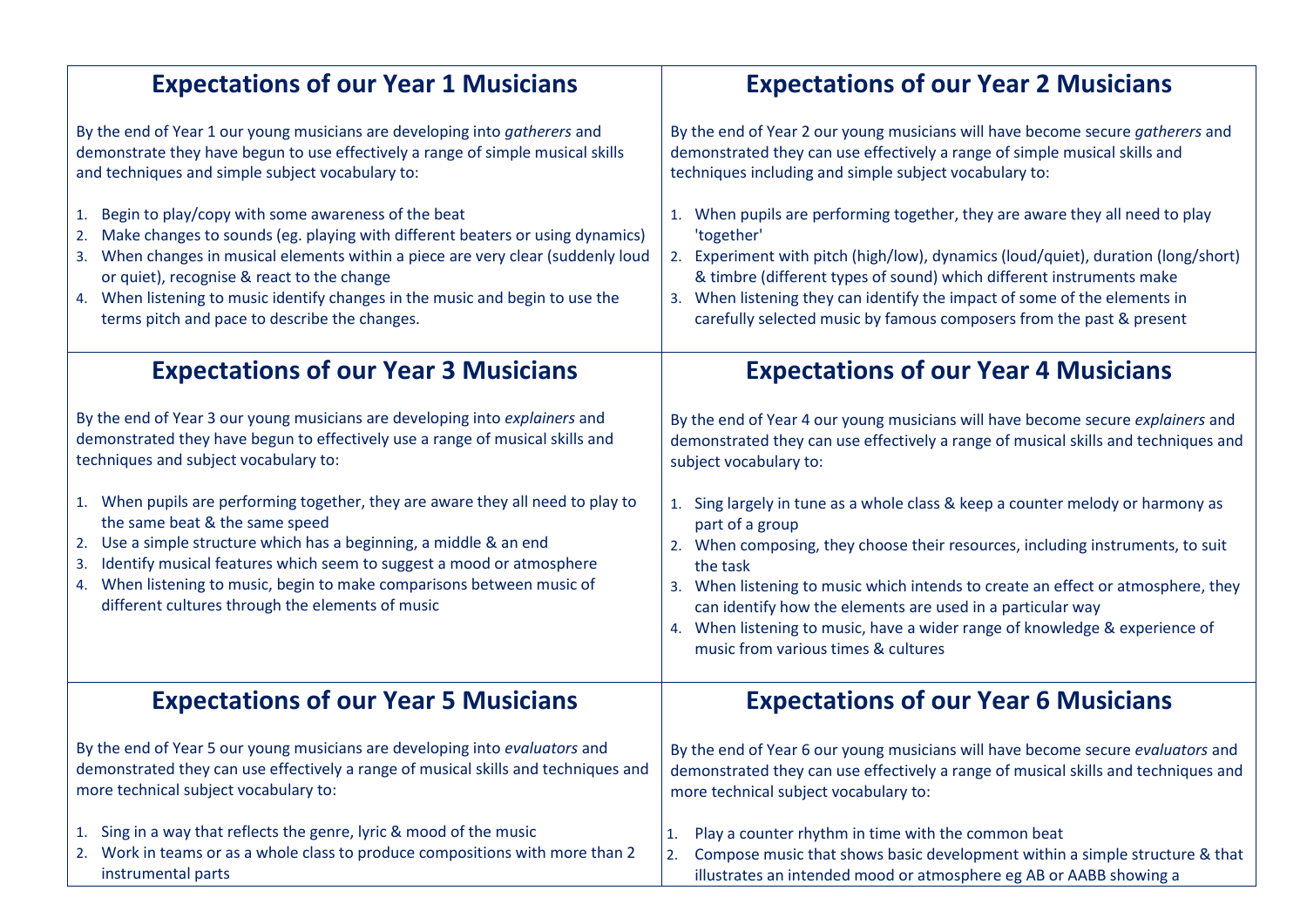| Evaluate the effectiveness of a piece of music with regard to its intended<br>3. | contrasting section of about 8 bars length with each section having a                                                                                                                                                                                                                                                |
|----------------------------------------------------------------------------------|----------------------------------------------------------------------------------------------------------------------------------------------------------------------------------------------------------------------------------------------------------------------------------------------------------------------|
| effect, venue, occasion & purpose, using some appropriate vocabulary             | unique/difference within the elements                                                                                                                                                                                                                                                                                |
|                                                                                  | Analyse music, including music from around the world, historic music from the<br>great composers, & popular music with some accuracy showing basic skills in<br>identifying changes related to the elements of music; duration, pitch, dynamics,<br>tempo, texture, timbre & structure; including the use of silence |

| <b>Expectations of our Year 1 Artists &amp; Designers</b>                                                                                                                                                                                                                                                                    | <b>Expectations of our Year 2 Artists &amp; Designers</b>                                                                                                                                                                                                                                                                                  |
|------------------------------------------------------------------------------------------------------------------------------------------------------------------------------------------------------------------------------------------------------------------------------------------------------------------------------|--------------------------------------------------------------------------------------------------------------------------------------------------------------------------------------------------------------------------------------------------------------------------------------------------------------------------------------------|
| By the end of Year 1 our young artists & designers are developing as <i>gatherers</i> &<br>demonstrated beginning to use a range of simple art & design techniques involving<br>painting, drawing, collage, textiles, sculpture, printing & woodworking together with<br>art & design skills & simple subject vocabulary to: | By the end of Year 2 our young artists & designers will have become secure<br><i>gatherers</i> & demonstrated they can use effectively a range of simple art & design<br>techniques involving painting, drawing, collage, textiles, sculpture, printing &<br>woodworking together with art & design skills & simple subject vocabulary to: |
| 1. Describe a piece of artwork created & describe the techniques used to create it.                                                                                                                                                                                                                                          | 1. Describe a piece of artwork created & describe the techniques used to create<br>it.                                                                                                                                                                                                                                                     |
| <b>Expectations of our Year 3 Artists &amp; Designers</b>                                                                                                                                                                                                                                                                    | <b>Expectations of our Year 4 Artists &amp; Designers</b>                                                                                                                                                                                                                                                                                  |
| By the end of Year 3 our young artists & designers are developing as explainers &<br>demonstrated they can use a range of art & design techniques involving painting,<br>drawing, collage, textiles, sculpture, printing & woodworking together with art &<br>design skills & subject vocabulary to:                         | By the end of Year 4 our young artists & designers will have become secure<br>explainers & demonstrated they can use effectively a range of art & design<br>techniques involving painting, drawing, collage, textiles, sculpture, printing &<br>woodworking together with art & design skills & subject vocabulary to:                     |
| Explain a piece of artwork created & explain the techniques used in its creation,<br>1.<br>suggesting ways it could be improved.<br>2. Know about an artist &/or explain the style of art from a period of history or<br>place in the world they have learnt about                                                           | 1. Explain a piece of artwork created & explain the techniques used in its creation,<br>suggesting ways it could be improved.<br>2. Know about an artist &/or explain the style of art from a period of history or<br>place in the world they have learnt about                                                                            |
| <b>Expectations of our Year 5 Artists &amp; Designers</b>                                                                                                                                                                                                                                                                    | <b>Expectations of our Year 6 Artists &amp; Designers</b>                                                                                                                                                                                                                                                                                  |
| By the end of Year 5 our young artists & designers are developing as evaluators &<br>demonstrated they can use a range of art & design g techniques involving painting,<br>drawing, collage, textiles, sculpture, printing & woodworking together with art &<br>design skills & more technical subject vocabulary to:        | By the end of Year 6 our young artists & designers will have become secure<br>evaluators & demonstrated they can use effectively a range of art & design<br>techniques involving painting, drawing, collage, textiles, sculpture, printing &<br>woodworking together with art & design skills & more technical subject vocabulary<br>to:   |
| 1. Evaluate & critique a piece of artwork created & evaluate the techniques used &<br>decisions made in its creation.                                                                                                                                                                                                        | 1. Evaluate & critique a piece of artwork created & evaluate the techniques used                                                                                                                                                                                                                                                           |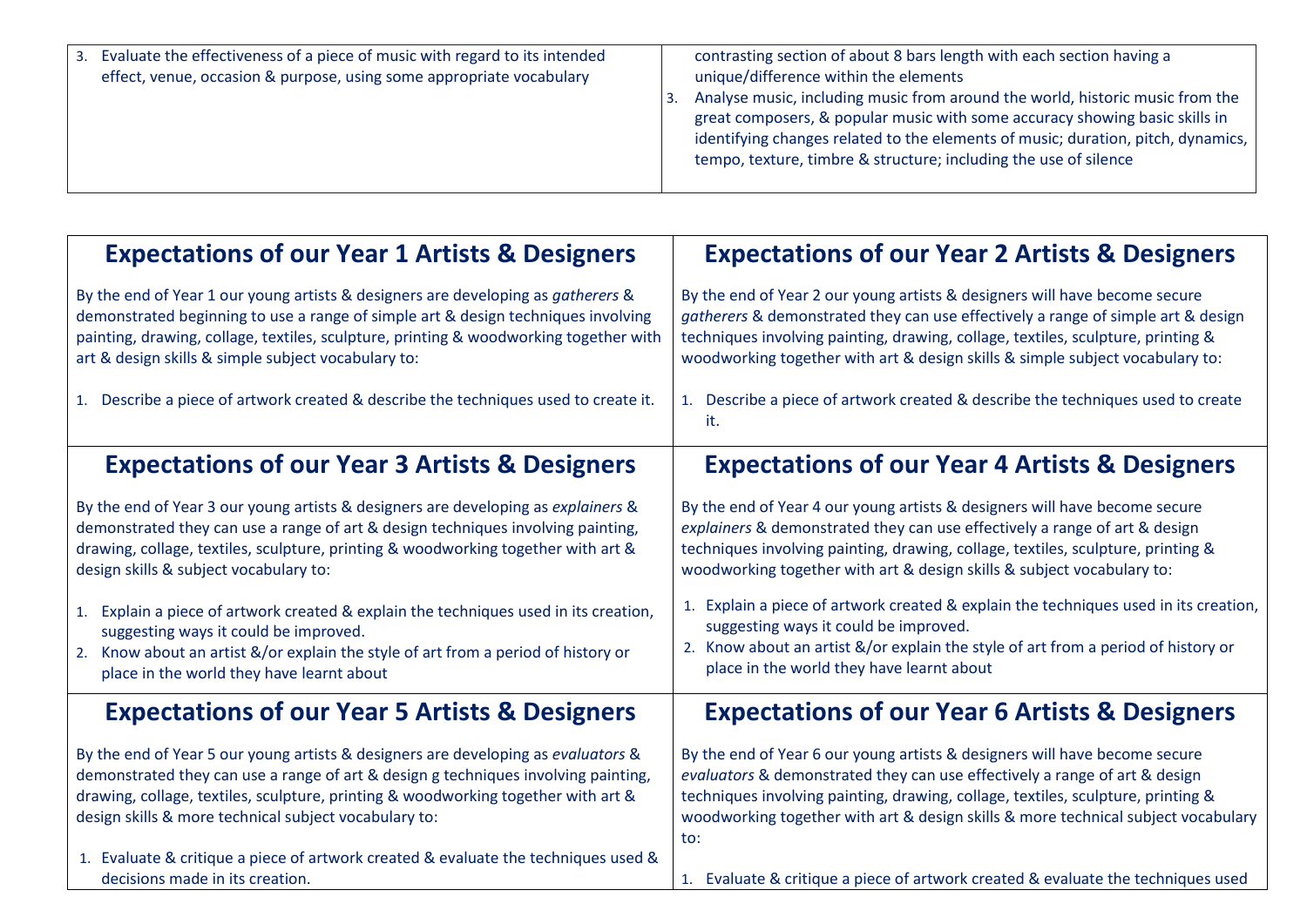| 2. Know about an artist &/or explain the style of art from a period of history or | & decisions made in its creation.                                              |
|-----------------------------------------------------------------------------------|--------------------------------------------------------------------------------|
| place in the world they have learnt about                                         | Know about an artist &/or explain the style of art from a period of history or |
| 3. Know about inventors, designers, engineers, chefs &/or manufacturers relevant  | place in the world they have learnt about                                      |
| who have developed products relevant to an aspect of D&T learning & evaluate      | Know about inventors, designers, engineers, chefs &/or manufacturers relevant  |
| the impact on everyday life                                                       | who have developed products relevant to an aspect of D&T learning & evaluate   |
|                                                                                   | the impact on everyday life                                                    |
|                                                                                   |                                                                                |

| <b>Expectations of our Year 1 Linguists</b>                                                                | <b>Expectations of our Year 2 Linguists</b>                                                                          |
|------------------------------------------------------------------------------------------------------------|----------------------------------------------------------------------------------------------------------------------|
| By the end of Year 1 our young linguists are developing into gatherers by                                  | By the end of Year 2 our young linguists are secure gatherers by demonstrating                                       |
| demonstrating an understanding of listening to and speaking basic French:                                  | increasing understanding of listening to and speaking basic French:                                                  |
| 1. Follow key instructions eg Silence, Asseyez vous<br>2. Speak using basic greetings eg Bonjour and Merci | Speak using more basic greetings eg Au revoir<br>1.<br>Recall, understand and can say at least 4 colour and 4 fruits |
| <b>Expectations of our Year 3 Linguists</b>                                                                | <b>Expectations of our Year 4 Linguists</b>                                                                          |
| By the end of Year 3 our young linguists are developing into explainers by                                 | By the end of Year 4 our young linguists are secure explainers by demonstrating                                      |
| demonstrating increasing ability to listen and speak basic French and beginning                            | increasing ability to listen and speak basic French and writing simple sentences in                                  |
| to write simple sentences in French:                                                                       | French in a wider range of contexts:                                                                                 |
| 1. Write a simple sentence describing the colour of something eg Elmer est bleu                            | 1. Write sentences describing animals using a quantifier (très) and wider range of                                   |
| et rouge                                                                                                   | adjectives eg Le singe est rigolo, le lion est très féroce                                                           |
| 2. Demonstrate an understanding of a wider range of instructions eg Regardez,                              | Demonstrate an understanding of the vocabulary relating to family members by                                         |
| Ecoutez, Venez ici                                                                                         | responding to questions and/or writing about their family.                                                           |
| <b>Expectations of our Year 5 Linguists</b>                                                                | <b>Expectations of our Year 6 Linguists</b>                                                                          |
| By the end of Year 5 our young linguists are developing into evaluators by                                 | By the end of Year 6 our young linguists are secure evaluators by demonstrating                                      |
| demonstrating increasing ability to listen and speak French and write more                                 | increasing ability to listen and speak French and write more complex sentences in                                    |
| complex sentences in French:                                                                               | French in a wider range of contexts:                                                                                 |
| 1. Write sentences using correct grammar rules relating to adjectives eg Mars                              | 1. Write sentences on a familiar topic which uses mais (but) and the negative eg A                                   |
| est une petite planète rouge                                                                               | Appledore il y a un café et une église mais il n 'y a pas de hôpital                                                 |
| 2. Apply what they have learnt when creating a timetable / sentences relating to                           | 2. Apply earlier learnt grammar rules when creating more complex sentences eg                                        |
| hobbies they take part in                                                                                  | when describing their home or an imagined home                                                                       |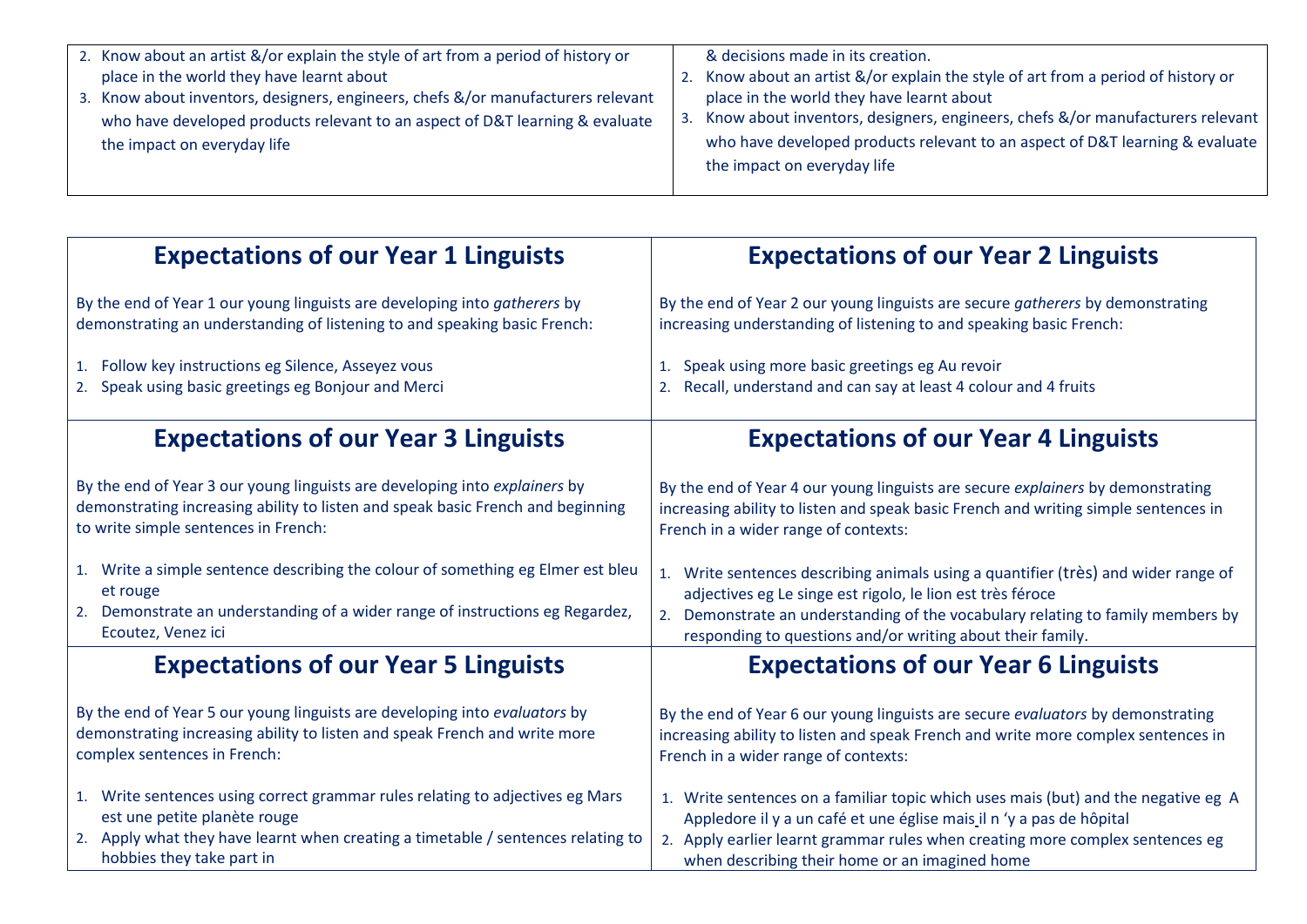| <b>Expectations of our Year 1 Scientists</b>                                                             | <b>Expectations of our Year 2 Scientists</b>                                                                                          |
|----------------------------------------------------------------------------------------------------------|---------------------------------------------------------------------------------------------------------------------------------------|
| By the end of Year 1 our young scientists are developing into gatherers and                              | By the end of Year 2 our young scientists are secure <i>gatherers</i> and demonstrate age                                             |
| demonstrating age appropriate scientific knowledge and scientific working by                             | appropriate scientific knowledge and scientific working having by achieving all                                                       |
| achieving all objectives in the following units of enquiry:                                              | objectives in the following units of enquiry:                                                                                         |
| plants, health and growth, properties of materials, sound and seasonal<br>$\bullet$<br>changes and light | living things and their habitats, animals including humans, changing materials,<br>force and movement, season changes and electricity |
| <b>Expectations of our Year 3 Scientists</b>                                                             | <b>Expectations of our Year 4 Scientists</b>                                                                                          |
| By the end of Year 3 our young scientists are developing into explainers and                             | By the end of Year 4 our young scientists are secure explainers demonstrating age                                                     |
| demonstrating age appropriate scientific knowledge and scientific working by                             | appropriate scientific knowledge and scientific working by achieving all objectives in                                                |
| achieving all objectives in the following units of enquiry:                                              | the following units of enquiry:                                                                                                       |
| plants, animals including humans, rocks, forces and magnets, and light                                   | living things and their habitats, animals including humans, states of matter,                                                         |
| $\bullet$                                                                                                | sound and electricity                                                                                                                 |
| <b>Expectations of our Year 5 Scientists</b>                                                             | <b>Expectations of our Year 6 Scientists</b>                                                                                          |
| By the end of Year 5 our young scientists are developing into evaluators and                             | By the end of Year 6 our young scientists have become secure evaluators                                                               |
| demonstrating age appropriate scientific knowledge and scientific working by                             | demonstrating age appropriate scientific knowledge and scientific working by                                                          |
| achieving all objectives in the following units of enquiry:                                              | achieving all objectives in the following units of enquiry:                                                                           |
| living things and their habitats, animals including humans, properties and                               | living things and their habitats, animals including humans, evolution and                                                             |
| changes of materials, forces and space,                                                                  | inheritance, light and electricity                                                                                                    |

| <b>Expectations of our Year 1 Athletes</b>                                                                                                                                                              | <b>Expectations of our Year 2 Athletes</b>                                                                                                                                                                                                                                                       |
|---------------------------------------------------------------------------------------------------------------------------------------------------------------------------------------------------------|--------------------------------------------------------------------------------------------------------------------------------------------------------------------------------------------------------------------------------------------------------------------------------------------------|
| By the end of Year 1 our young athletes are developing into gatherers &<br>beginning to demonstrate they can be physically active for sustained periods of<br>time while learning to:                   | By the end of Year 2 our young athletes will have become secure gatherers &<br>demonstrated they can be physically active for sustained periods of time while<br>learning to:                                                                                                                    |
| 1. Children recognise how important it is to stay hydrated and can describe all the<br>health benefits of drinking water<br>2. Master basic movements including running, jumping, throwing and catching | 1. Children recognise that to stay healthy they need an adequate and varied diet and can<br>identify different food groups<br>2. Master basic movements including running, jumping, throwing and catching,<br>develop balance, agility and co-ordination, and begin to apply these in a range of |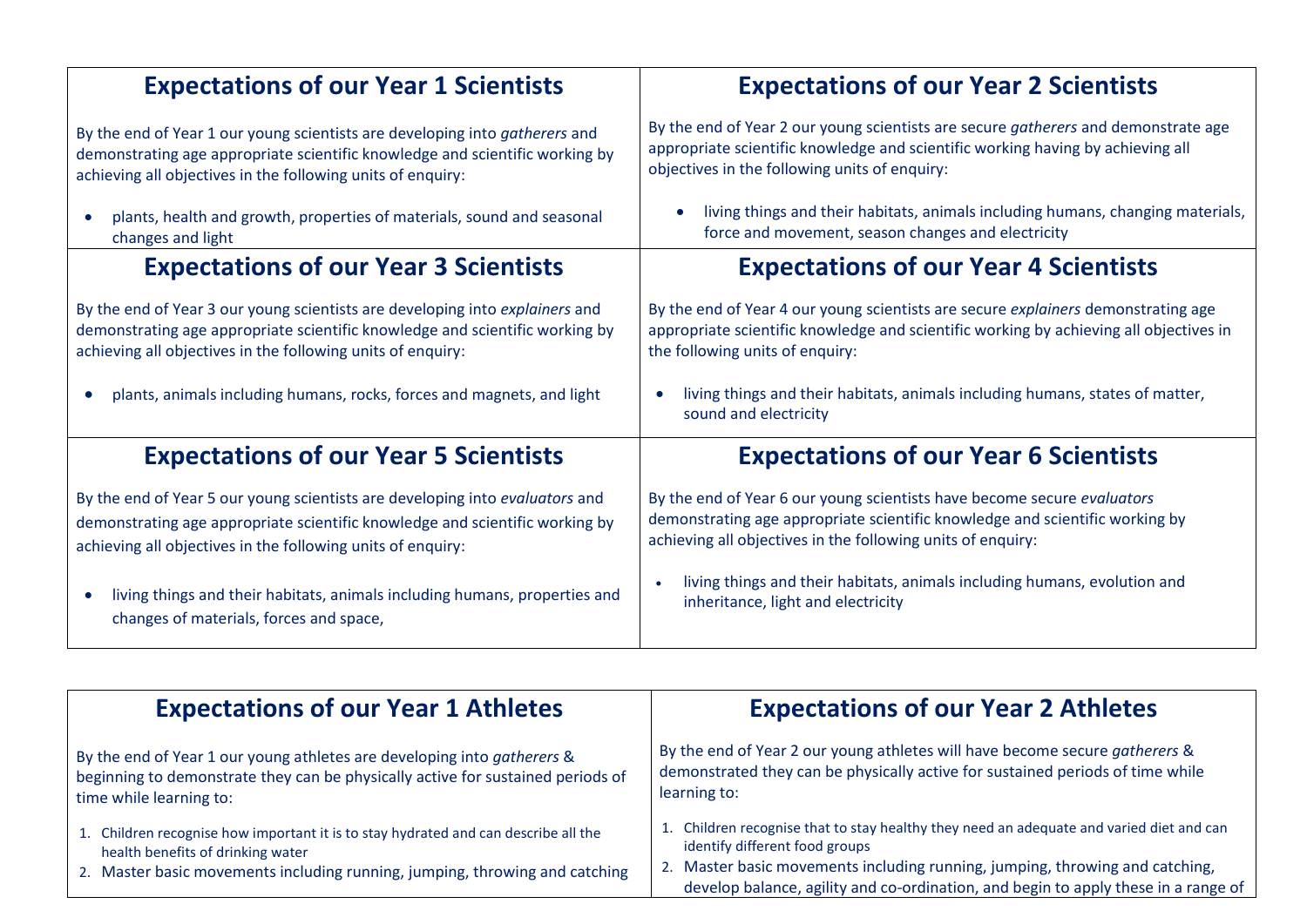| 3. Develop balance, agility and co-ordination                                                                                                                                                                                                                                                                                                                                                                                                                                                                                                                                                                                                                                                                                                                                                                                               | activities                                                                                                                                                                                                                                                                                                                                                                                                                                                                                                                                                                                                                                                                                                                                                                                                                                                |
|---------------------------------------------------------------------------------------------------------------------------------------------------------------------------------------------------------------------------------------------------------------------------------------------------------------------------------------------------------------------------------------------------------------------------------------------------------------------------------------------------------------------------------------------------------------------------------------------------------------------------------------------------------------------------------------------------------------------------------------------------------------------------------------------------------------------------------------------|-----------------------------------------------------------------------------------------------------------------------------------------------------------------------------------------------------------------------------------------------------------------------------------------------------------------------------------------------------------------------------------------------------------------------------------------------------------------------------------------------------------------------------------------------------------------------------------------------------------------------------------------------------------------------------------------------------------------------------------------------------------------------------------------------------------------------------------------------------------|
| 4. Participate in team games                                                                                                                                                                                                                                                                                                                                                                                                                                                                                                                                                                                                                                                                                                                                                                                                                | 3. Participate in team games, developing simple tactics for attacking and defending.                                                                                                                                                                                                                                                                                                                                                                                                                                                                                                                                                                                                                                                                                                                                                                      |
| 5. Perform dances using simple movement patterns                                                                                                                                                                                                                                                                                                                                                                                                                                                                                                                                                                                                                                                                                                                                                                                            | 4. Perform dances using simple movement patterns                                                                                                                                                                                                                                                                                                                                                                                                                                                                                                                                                                                                                                                                                                                                                                                                          |
| 6. Describe their activities                                                                                                                                                                                                                                                                                                                                                                                                                                                                                                                                                                                                                                                                                                                                                                                                                | 5. Describe their activities                                                                                                                                                                                                                                                                                                                                                                                                                                                                                                                                                                                                                                                                                                                                                                                                                              |
| <b>Expectations of our Year 3 Athletes</b><br>By the end of Year 3 our young athletes are developing into explainers &<br>beginning to demonstrate they can support their health and fitness by becoming<br>physically confident, developing an understanding of how to improve and to:<br>1. Children to demonstrate an understanding of how to improve their level of fitness<br>and to explain what happens to our bodies when we exercise<br>2. Learn rules and tactics for competitive games taught in their year group<br>3. Swim at least 25 metres, use a range of strokes effectively and perform safe<br>self-rescue<br>4. Run, jump, throw and catch in isolation<br>Play competitive games<br>5.<br>6. Develop flexibility, strength, technique, control and balance<br>Perform dances using a range of movement patterns<br>7. | <b>Expectations of our Year 4 Athletes</b><br>By the end of Year 4 our young athletes will have become secure explainers &<br>demonstrated they can support their health and fitness by becoming physically<br>confident, developing an understanding of how to improve and to:<br>1. Children to demonstrate an understanding of the different food groups and explain the<br>impact they have on our bodies and digestive system<br>2. Learn rules and tactics for competitive games taught in their year group<br>3. Swim at least 25 metres, use a range of strokes effectively and perform safe self-<br>rescue<br>4. Run, jump, throw and catch in isolation and in combination<br>5. Play competitive games and apply basic principles suitable for attacking and<br>defending<br>6. Develop flexibility, strength, technique, control and balance |
| Explain choices made in their performance                                                                                                                                                                                                                                                                                                                                                                                                                                                                                                                                                                                                                                                                                                                                                                                                   | 7. Perform dances using a range of movement patterns                                                                                                                                                                                                                                                                                                                                                                                                                                                                                                                                                                                                                                                                                                                                                                                                      |
| 8.                                                                                                                                                                                                                                                                                                                                                                                                                                                                                                                                                                                                                                                                                                                                                                                                                                          | 8. Explain choices made in their performance                                                                                                                                                                                                                                                                                                                                                                                                                                                                                                                                                                                                                                                                                                                                                                                                              |
| <b>Expectations of our Year 5 Athletes</b>                                                                                                                                                                                                                                                                                                                                                                                                                                                                                                                                                                                                                                                                                                                                                                                                  | <b>Expectations of our Year 6 Athletes</b>                                                                                                                                                                                                                                                                                                                                                                                                                                                                                                                                                                                                                                                                                                                                                                                                                |
| By the end of Year 5 our young athletes are developing into evaluators &                                                                                                                                                                                                                                                                                                                                                                                                                                                                                                                                                                                                                                                                                                                                                                    | By the end of Year 6 our young athletes will have become secure evaluators &                                                                                                                                                                                                                                                                                                                                                                                                                                                                                                                                                                                                                                                                                                                                                                              |
| beginning to demonstrate they can compete, while exhibiting the importance of                                                                                                                                                                                                                                                                                                                                                                                                                                                                                                                                                                                                                                                                                                                                                               | demonstrated they can compete, while exhibiting the importance of respect and                                                                                                                                                                                                                                                                                                                                                                                                                                                                                                                                                                                                                                                                                                                                                                             |
| respect and fairness and will be able to recognise and evaluate their own success                                                                                                                                                                                                                                                                                                                                                                                                                                                                                                                                                                                                                                                                                                                                                           | fairness and will be able to recognise and evaluate their own success to:                                                                                                                                                                                                                                                                                                                                                                                                                                                                                                                                                                                                                                                                                                                                                                                 |
| to:                                                                                                                                                                                                                                                                                                                                                                                                                                                                                                                                                                                                                                                                                                                                                                                                                                         | 1. Children to take ownership of their own health & fitness by making reasoned                                                                                                                                                                                                                                                                                                                                                                                                                                                                                                                                                                                                                                                                                                                                                                            |
| 1. Children to understand the importance of developing healthy sleeping                                                                                                                                                                                                                                                                                                                                                                                                                                                                                                                                                                                                                                                                                                                                                                     | judgements about how much/often they should exercise, what they should be                                                                                                                                                                                                                                                                                                                                                                                                                                                                                                                                                                                                                                                                                                                                                                                 |
| patterns and the positive impact of a good night's sleep                                                                                                                                                                                                                                                                                                                                                                                                                                                                                                                                                                                                                                                                                                                                                                                    | eating/ drinking and what their sleeping habits should be.                                                                                                                                                                                                                                                                                                                                                                                                                                                                                                                                                                                                                                                                                                                                                                                                |
| 2. Learn rules and tactics for competitive games taught in their year group.                                                                                                                                                                                                                                                                                                                                                                                                                                                                                                                                                                                                                                                                                                                                                                | 2. Learn rules and tactics for competitive games taught in their year group.                                                                                                                                                                                                                                                                                                                                                                                                                                                                                                                                                                                                                                                                                                                                                                              |
| 3. Run, jump, throw and catch in isolation and in combination                                                                                                                                                                                                                                                                                                                                                                                                                                                                                                                                                                                                                                                                                                                                                                               | 3. Run, jump, throw and catch in isolation and in combination                                                                                                                                                                                                                                                                                                                                                                                                                                                                                                                                                                                                                                                                                                                                                                                             |
| 4. Play competitive games and apply basic principles suitable for attacking and                                                                                                                                                                                                                                                                                                                                                                                                                                                                                                                                                                                                                                                                                                                                                             | 4. Play competitive games and apply basic principles suitable for attacking and                                                                                                                                                                                                                                                                                                                                                                                                                                                                                                                                                                                                                                                                                                                                                                           |
| defending                                                                                                                                                                                                                                                                                                                                                                                                                                                                                                                                                                                                                                                                                                                                                                                                                                   | defending                                                                                                                                                                                                                                                                                                                                                                                                                                                                                                                                                                                                                                                                                                                                                                                                                                                 |
| 5. Develop flexibility, strength, technique, control and balance                                                                                                                                                                                                                                                                                                                                                                                                                                                                                                                                                                                                                                                                                                                                                                            | 5. Develop flexibility, strength, technique, control and balance                                                                                                                                                                                                                                                                                                                                                                                                                                                                                                                                                                                                                                                                                                                                                                                          |
| 6. Perform dances using a range of movement patterns                                                                                                                                                                                                                                                                                                                                                                                                                                                                                                                                                                                                                                                                                                                                                                                        | 6. Perform dances using a range of movement patterns                                                                                                                                                                                                                                                                                                                                                                                                                                                                                                                                                                                                                                                                                                                                                                                                      |
| 7. Critique their/others performance and compare with previous performance                                                                                                                                                                                                                                                                                                                                                                                                                                                                                                                                                                                                                                                                                                                                                                  | 7. Critique their/others performance and compare with previous performance                                                                                                                                                                                                                                                                                                                                                                                                                                                                                                                                                                                                                                                                                                                                                                                |
| 8. Take part in outdoor and adventurous activity challenges individually                                                                                                                                                                                                                                                                                                                                                                                                                                                                                                                                                                                                                                                                                                                                                                    | 8. Take part in outdoor and adventurous activity challenges individually and within                                                                                                                                                                                                                                                                                                                                                                                                                                                                                                                                                                                                                                                                                                                                                                       |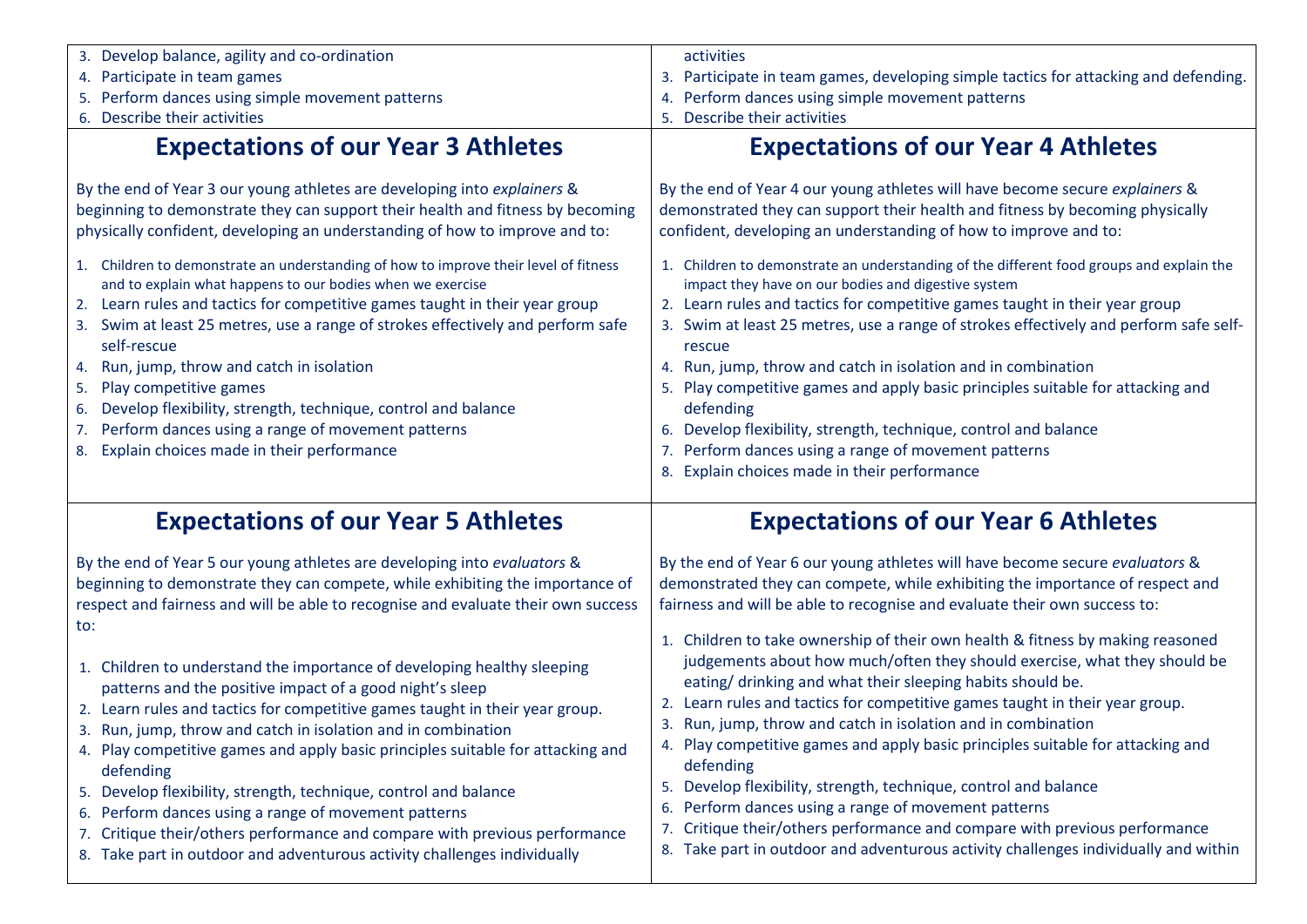**Expectations of our Year 1 students learning about what people believe:** 

By the end of Year 1, our students are developing into *gatherers* by demonstrating an understanding of what people believe and the difference this makes to how they live:

Linked to Christianity:

- 1. Simply retell the story of the Lost Son and recognise that there is a link with the Christian idea of God as a forgiving Father.
- 2. Give examples of how people use stories, texts and teachings to guide their beliefs and actions (eg Christians forgive others and say thank you and sorry to God)
- 3. Think, talk and ask questions about whether the ideas they have been studying, and have something to say to them.

Linked to Judaism:

- 1. Give examples of how stories show what people believe (eg how the Shabbat weekly celebration reminds Jews about what God is like)
- 2. Give examples of how people use stories, texts and teachings to guide their beliefs and actions (eg how Jews celebrate Shabbat, Sukkot)
- 3. Think, talk and ask questions about whether the ideas they have been studying, and have something to say to them (eg is it good to remember the past as Jews do during their celebration?)

## **Expectations of our Year 3 students learning about what people believe:**

By the end of Year 3 our students are developing into *explainers* by demonstrating an understanding of what people believe and can explain the difference this makes to how they live:

Linked to Christianity:

- 1. Explain the core beliefs and concepts studied (Genesis 1 story as the beginning of the Bible's Big Story (2.1)
- 2. Make simple links between stories, teachings and concepts studied and how people live, individually and in communities (eg how people try to make the world a better place 2.12 / promises God has made and promises make at a wedding ceremony 2.2)
- 3. Raise important questions and suggest answers about how far the beliefs and practices

## **Expectations of our Year 2 students learning about what people believe:**

By the end of Year 1, our students are secure *gatherers* by demonstrating an understanding of what people believe and the difference this makes to how they live:

Linked to Christianity:

- 1. Identify core beliefs and concepts studied and give a simple description of what they mean (eg recall the account of Jesus' birth and/or story of Matthew the Tax Collector)
- 2. Give examples of ways in which believers put their beliefs into practice (eg by giving to charity and saying sorry 1.4)
- 3. Give a good reason for the views they have and the connections they make (eg give reasons for why people like to belong to a community 1.8)

## Linked to Islam:

- 1. Describe how stories show what people believe (eg stories of the prophet showing what Muslims believe about Muhammad)
- 2. Give examples of ways in which believers put their beliefs into practice (eg putting beliefs about prayer into action/how Muslims treat the Qur'an).
- 3. Think, talk and ask questions about whether the ideas they have been studying, have something to say to them (eg talk about what might be good about Muslim's routine of praying and their need for self-control)

## **Expectations of our Year 4 students learning about what people believe:**

By the end of Year 4 our students are secure *explainers* by demonstrating an understanding of what people believe and can explain the difference this makes to how they live:

Linked to Christianity:

- 1. Explain the core beliefs and concepts studied (eg during Holy Week Christian belief that Jesus came to rescue or save people 2.5)
- 2. Explain how people show their beliefs in how they worship and in the way they live (eg beliefs about God the Trinity in baptism and prayer 2.3)
- 3. Raise important questions and suggest answers about how far the beliefs and practices studied might make a difference to how pupils think and live (eg Christians calling the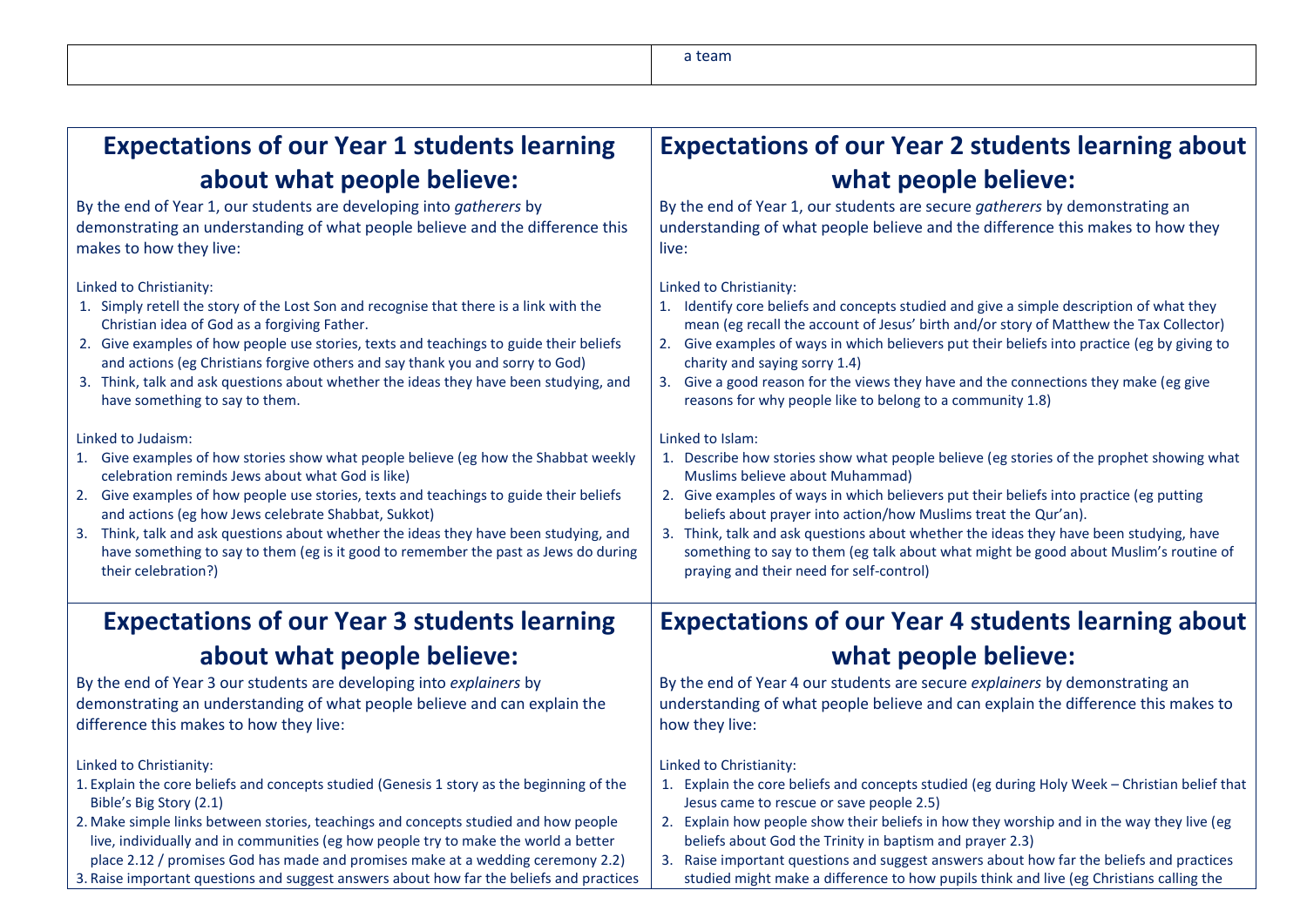| studied might make a difference to how pupils think and live (eg the importance of love<br>in the Bible 2.4)<br>Linked to Hinduism:<br>1. Explain the core beliefs and concepts studied (eg explain how Hindu deities help<br>Hindus describe God)<br>2. Explain how people show their beliefs in how they worship and in the way they live<br>(eg puja in the home)<br>3. Raise important questions and suggest answers about how far the beliefs and<br>practices studied might make a difference to how pupils think and live (eg whether it<br>is good to think about the cycle of create, preserve, destroy)                                                                                                                                                                                                                                                                                 | day Jesus dies Good Friday 2.5)<br>Linked to Islam:<br>1. Suggest what texts/sources of authority can mean and give examples of what these<br>sources mean to believers (eg how the Five Pillars guide a Muslim's life)<br>Explain how people show their beliefs in how they worship and in the way they live (eg<br>2.<br>zakah)<br>3.<br>Raise important questions and suggest answers about how far the beliefs and practices<br>studied might make a difference to how pupils think and live (eg the value of self-<br>control)                                                                                                                                                                                                                                                                                                                                          |
|---------------------------------------------------------------------------------------------------------------------------------------------------------------------------------------------------------------------------------------------------------------------------------------------------------------------------------------------------------------------------------------------------------------------------------------------------------------------------------------------------------------------------------------------------------------------------------------------------------------------------------------------------------------------------------------------------------------------------------------------------------------------------------------------------------------------------------------------------------------------------------------------------|------------------------------------------------------------------------------------------------------------------------------------------------------------------------------------------------------------------------------------------------------------------------------------------------------------------------------------------------------------------------------------------------------------------------------------------------------------------------------------------------------------------------------------------------------------------------------------------------------------------------------------------------------------------------------------------------------------------------------------------------------------------------------------------------------------------------------------------------------------------------------|
| <b>Expectations of our Year 5 students learning</b>                                                                                                                                                                                                                                                                                                                                                                                                                                                                                                                                                                                                                                                                                                                                                                                                                                               | <b>Expectations of our Year 6 students learning about</b>                                                                                                                                                                                                                                                                                                                                                                                                                                                                                                                                                                                                                                                                                                                                                                                                                    |
| about what people believe:<br>By the end of Year 5 our students are developing into evaluators by<br>demonstrating an understanding of what people believe, the difference this<br>makes to how they live and can handle questions about religions and belief:<br>Linked to Christianity:<br>1. Identify and explain the core beliefs and concepts studied, using examples from<br>sources of authority in religions (eg different types of text 2.1)<br>2. Make clear connections and reach conclusions about what people believe and how<br>they live, individually and in communities (eg through how Cathedrals are designed<br>2.1)<br>3. Reflect on and reach conclusions about how people might gain from the<br>beliefs/practices studied, including their own responses, recognising that others may<br>think differently (eg how the teachings of God might make a different today 2.1) | what people believe:<br>By the end of Year 6 our students are secure evaluators by demonstrating an<br>understanding of what people believe, the difference this makes to how they live<br>and can handle questions about religions and belief:<br>Linked to Christianity:<br>1. Identify and explain the core beliefs and concepts studied, using examples from sources<br>of authority in religions (eg Genesis 1)<br>2. Make clear connections and reach conclusions about what people believe and how they<br>live, individually and in communities (eg Christians' actions during Holy Week)<br>3.<br>Reflect on and reach conclusions about how people might gain from the beliefs/practices<br>studied, including their own responses, recognising that others may think differently (eg<br>Genesis 1 / idea of sacrifice 2.5/ Life gets Hard).<br>Linked to Judaism: |
| Linked to Hinduism:<br>1. Give meanings for texts/sources of authority studied, comparing these ideas with<br>ways in which believers interpret texts/sources of authority (eg story of man in the<br>well)<br>2. Using evidence and examples, reach conclusions why people put their beliefs into<br>practice in different ways, (eg in different communities, denominations or cultures<br>Ghandi, Athavale)<br>3. Consider and make judgements about ideas studied while learning about Hinduism<br>and relate these ideas to their own experiences and experiences of the world today,<br>developing insights of their own and giving good reasons for the views they have and<br>the connections they make                                                                                                                                                                                   | 1. Give meanings for texts/sources of authority studied and reach conclusions about these<br>ideas with ways in which believers interpret texts/sources of authority (eg what texts say<br>about God)<br>2. Make clear connections between what people believe and how they live, individually and<br>in communities (eg treatment of the Torah)<br>Consider and make judgements about ideas studied in this unit relate to their own<br>3.<br>experiences and experiences of the world today, developing insights of their own and<br>giving good reasons for the views they have and the connections they make. (eg<br>tradition, ritual, worship in their lives)                                                                                                                                                                                                          |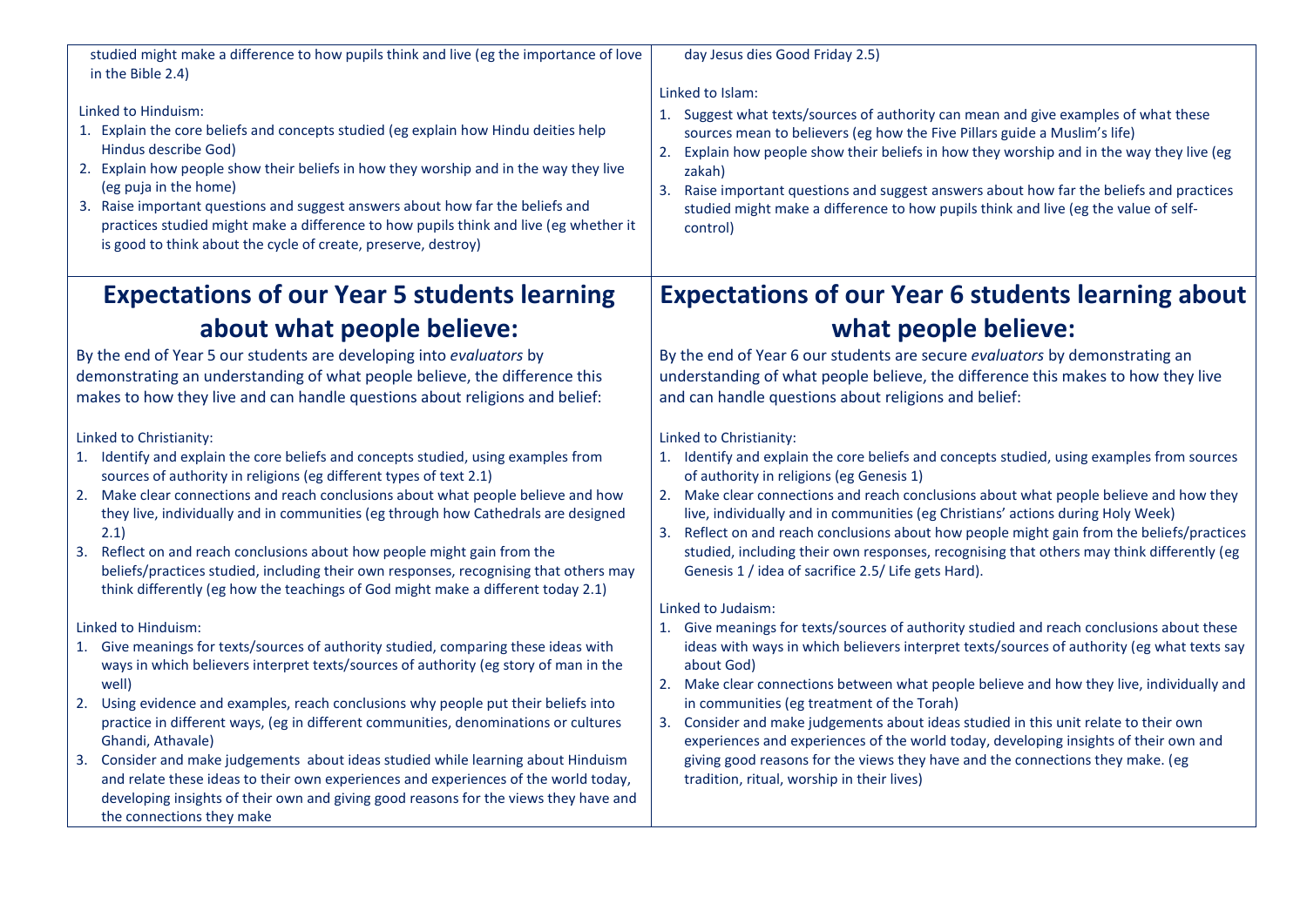| <b>Expectations of our Year 1 Historians</b>                                                                                                                                                                                                                                                                                                                                                                                                                                                                                                                                       | <b>Expectations of our Year 2 Historians</b>                                                                                                                                                                                                                                                                                                                                                                                                                                                                                                                                         |
|------------------------------------------------------------------------------------------------------------------------------------------------------------------------------------------------------------------------------------------------------------------------------------------------------------------------------------------------------------------------------------------------------------------------------------------------------------------------------------------------------------------------------------------------------------------------------------|--------------------------------------------------------------------------------------------------------------------------------------------------------------------------------------------------------------------------------------------------------------------------------------------------------------------------------------------------------------------------------------------------------------------------------------------------------------------------------------------------------------------------------------------------------------------------------------|
| By the end of Year 1 and using a range of (primary and secondary) historical<br>sources, our young historians are developing into gatherers and demonstrate<br>developing understanding of the differences between the past and present and<br>how we know what happened in the past to:                                                                                                                                                                                                                                                                                           | By the end of year 2 and using a range of (primary and secondary) historical<br>sources, our young historians have become secure gatherers and demonstrate an<br>understanding of the differences between the past and present and how we know<br>what happened in the past to:                                                                                                                                                                                                                                                                                                      |
| 1. Use a wide vocabulary of everyday historical terms<br>2. Recognise and identify where the people and events they study fit within a<br>chronological (sequential) framework linked to their own experience, e.g. relative to<br>great grandparents, parents etc.<br>3. Recognise that things change with the passing of time within their own experience.                                                                                                                                                                                                                       | 1. Use a wide vocabulary of everyday historical terms<br>2. Ask and answer questions, selecting and using parts of stories and other sources to<br>show that they know and understand key features of events.<br>3. Recognise and identify where the people and events they study fit within a<br>chronological framework that is beyond their own experiences<br>4. Identify, compare and contrast ways of life in different periods                                                                                                                                                |
| <b>Expectations of our Year 3 Historians</b>                                                                                                                                                                                                                                                                                                                                                                                                                                                                                                                                       | <b>Expectations of our Year 4 Historians</b>                                                                                                                                                                                                                                                                                                                                                                                                                                                                                                                                         |
| By the end of Year 3 and using a range of (primary and secondary) historical<br>sources, our young historians are developing into explainers and demonstrate<br>developing understanding of how and why we research the past and how to<br>explain its impact on the present.<br>1. Begin to select appropriate language from a range of historical vocabulary in verbal and<br>written work.<br>Begin to suggest lines of enquiry based on artefacts or historical events.<br>2.<br>Recall and sequence significant periods in British history, identifying BC and AD eras.<br>3. | By the end of Year 4 and using a range of (primary and secondary) historical<br>sources, our young historians have become secure explainers and demonstrate an<br>understanding of how and why we research the past and explain how it has<br>impacted the present.<br>1. Select appropriate language from a range of historical vocabulary in verbal and written<br>demonstrate a developing understanding of how and why we research the past and<br>beginning to explain how it has impacted the present.<br>2. Suggest lines of enquiry based on artefacts or historical events. |
| Begin to create (synthesise) and respond to historical questions about change, cause,<br>4.<br>similarity and difference.<br>5. Begin to recognise some connections, differences and patterns over time and explain<br>why they may exist.                                                                                                                                                                                                                                                                                                                                         | 3. Recall and sequence time periods studied, demonstrating understanding of BC and AD<br>eras.<br>4. Create (synthesise) and respond to questions about change, cause, similarity and<br>difference<br>5. Recognise some connections, differences and patterns over time and explain why they<br>may exist.                                                                                                                                                                                                                                                                          |
| <b>Expectations of our Year 5 Historians</b>                                                                                                                                                                                                                                                                                                                                                                                                                                                                                                                                       | <b>Expectations of our Year 6 Historians</b>                                                                                                                                                                                                                                                                                                                                                                                                                                                                                                                                         |
| By the end of Year 5 and using a range of (primary and secondary) historical<br>sources, our young historians are developing into evaluators and demonstrate<br>developing understanding of evaluating how the past impacted the people who<br>lived in the past as well as future generations.<br>1. Begin to demonstrate an understanding of the appropriate use of historical terms in<br>verbal and written work.                                                                                                                                                              | By the end of Year 6 and using a range of (primary and secondary) historical<br>sources and by the end of Year 6, our young historians have become secure<br>evaluators and demonstrate an understanding of and how to evaluate how the<br>past impacted the people who lived in the past as well as future generations.<br>1. Consistently demonstrate an understanding of the appropriate use of historical terms<br>in verbal and written work.                                                                                                                                   |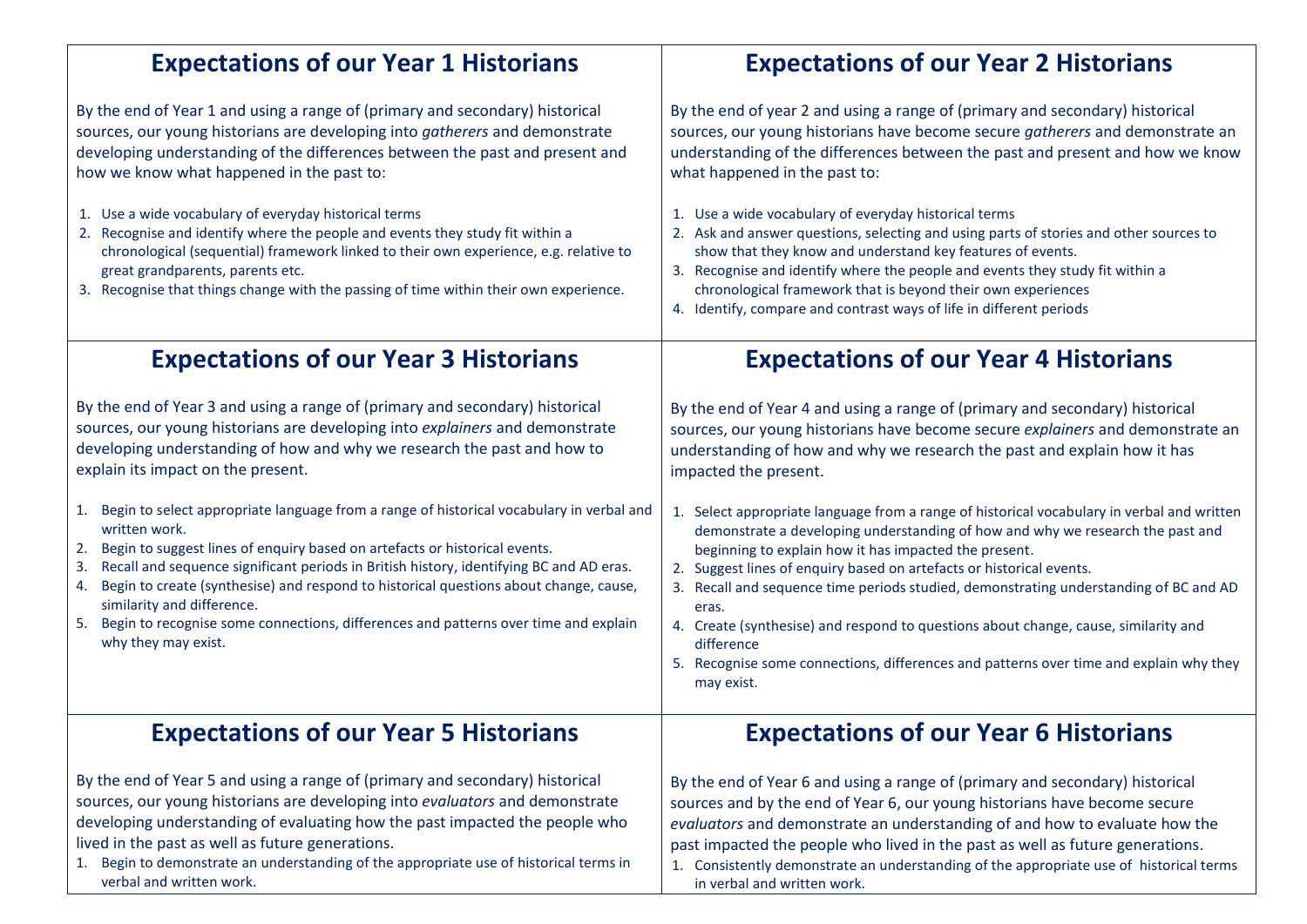| 2. Begin to respond to and sometimes create historical questions about change, cause,<br>similarity and difference and significance.<br>3. Recall and sequence periods studied on a world history timeline.<br>4. Begin to identify some connections, contrasts and trends over time, reaching informed<br>conclusions suggesting reasons as to how and why.<br>5. Begin to evaluate different accounts of the same historical events to form reasoned | 2. Respond to and sometimes create historical questions about change, cause, similarity<br>and difference and significance.<br>Demonstrate an understanding of and sequence significant historical events and<br>periods studied fit on a world history timeline.<br>Identify some connections, contrasts and trends over time, reaching informed<br>conclusions suggesting reasons as to how and why. |
|--------------------------------------------------------------------------------------------------------------------------------------------------------------------------------------------------------------------------------------------------------------------------------------------------------------------------------------------------------------------------------------------------------------------------------------------------------|--------------------------------------------------------------------------------------------------------------------------------------------------------------------------------------------------------------------------------------------------------------------------------------------------------------------------------------------------------------------------------------------------------|
| judgements about their importance/validity.                                                                                                                                                                                                                                                                                                                                                                                                            | 5. Evaluate different accounts of the same historical events to form reasoned judgements<br>about their importance/ validity.                                                                                                                                                                                                                                                                          |

| <b>Expectations of our Year 1 Geographers</b>                                                                                                                                                                                                                                                                                                                                                                                                                                 | <b>Expectations of our Year 2 Geographers</b>                                                                                                                                                                                                                                                                                                                                                                                                                                                                                                                                             |
|-------------------------------------------------------------------------------------------------------------------------------------------------------------------------------------------------------------------------------------------------------------------------------------------------------------------------------------------------------------------------------------------------------------------------------------------------------------------------------|-------------------------------------------------------------------------------------------------------------------------------------------------------------------------------------------------------------------------------------------------------------------------------------------------------------------------------------------------------------------------------------------------------------------------------------------------------------------------------------------------------------------------------------------------------------------------------------------|
| By the end of Year 1 and using first hand fieldwork experiences as well as<br>secondary sources, our young geographers are developing into gatherers and<br>demonstrated they can use a range of simple geographical techniques, enquiry<br>skills and terms to begin to understand about the environment around us and the<br>impact of the people who live there.                                                                                                           | By the end of Year 2 and using first hand fieldwork experiences as well as<br>secondary sources, our young geographers will have become secure gatherers and<br>demonstrated they can use a range of simple geographical techniques, enquiry<br>skills and terms to understand about the environment around us and the impact of<br>the people who live there.                                                                                                                                                                                                                            |
| 1. Begin to use world maps and globes to identify the United Kingdom and its countries<br>Begin to recognise simple compass directions (N,S,E,W) & locational and directional<br>2.<br>language [eg near and far; left & right], to describe the location of features and routes<br>on a map<br>3. Begin to describe the location of features and routes on a map<br>4. Compare personal geography to someone else's, identifying features that are similar<br>and different. | 1. Use world maps, atlases and globes to identify the United Kingdom and recall the<br>names of its countries, as well as the countries, continents and oceans studied, eg India<br>and Africa (linked to animals)<br>Recognise simple compass directions (N, S, E & West) and locational and directional<br>2.<br>language [eg, near and far; left and right].<br>Describe the location of features and routes on a map<br>3.<br>Use simple fieldwork and observational skills to compare the geography of the key<br>4.<br>human and physical features of Appledore and Indian village. |
| <b>Expectations of our Year 3 Geographers</b>                                                                                                                                                                                                                                                                                                                                                                                                                                 | <b>Expectations of our Year 4 Geographers</b>                                                                                                                                                                                                                                                                                                                                                                                                                                                                                                                                             |
| By the end of Year 3 and using first hand fieldwork experiences as well as<br>secondary sources, our young geographers are developing in to explainers and<br>demonstrated they can use a range of geographical techniques, enquiry skills and<br>terms to begin to understand and explain how and why we have can have an<br>impact on the changing world around us.                                                                                                         | By the end of Year 4 and using first hand fieldwork experiences as well as<br>secondary sources, our young geographers will have become secure explainers and<br>demonstrated they can use a range of geographical techniques, enquiry skills and<br>terms to understand and explain how and why we have can have an impact on the<br>changing world around us.                                                                                                                                                                                                                           |
| 1. Begin to use maps, atlases, globes and digital/computer mapping to identify continents<br>and countries.<br>2. Recognise the four points of a compass and use them to identify locations and give<br>directions<br>3. Demonstrate understanding 2-figure grid references to identify locations and give                                                                                                                                                                    | Use maps, atlases, globes and digital/computer mapping to identify continents and<br>countries.<br>Identify the position of the equator, hemispheres and tropics.<br>2.<br>Begin to demonstrate understanding of 4-figure grid references to identify locations<br>3.<br>and give directions                                                                                                                                                                                                                                                                                              |